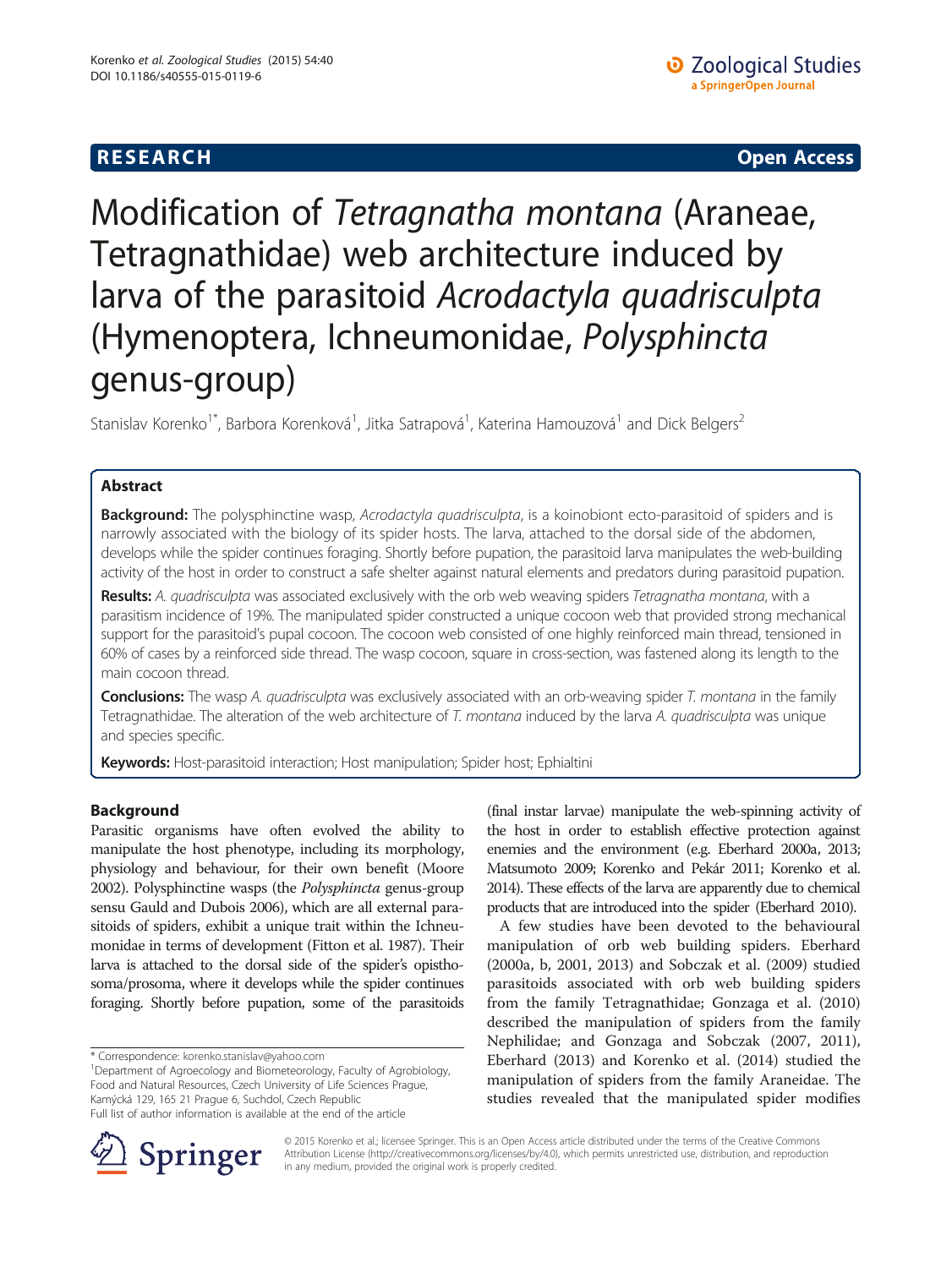the architecture of its web in various ways. The orb web is modified to the 'cocoon web' (termed by Eberhard ([2000a](#page-6-0), [b](#page-6-0)) for the first time) when some of its components are reduced (e.g. web spiral, radii) and others are reinforced (e.g. radii, central hub, frame) or multiplied (e.g. threads). The cocoon web is stronger and effectively designed to provide more durable support for the wasp's cocoon than the normal web (e.g. Eberhard [2000a, b\)](#page-6-0). The tetragnathid spider Leucauge argyra (Walckenaer, 1841) is manipulated by the larva of Hymenoepimecis argyraphaga Gauld, 2000 to build a web which consists of a low number of radial threads radiating in a plane from a central hub; the architecture of the cocoon web remains two-dimensional (hereafter 2D) (Eberhard [2000a](#page-6-0), [b](#page-6-0), [2001](#page-6-0)). A similar 2D cocoon web is built by the related species Leucauge roseosignata Mello-Leitão, 1943 manipulated by Hymenoepimecis japi Sobczak, Loffredo, Penteado-Dias and Gonzaga, 2009 (Sobczak et al. [2009](#page-6-0)). A similar 2D architecture of the cocoon web, but protected by the 3D structure of the tangle positioned below the hub, was recently described in the spider hosts Leucauge mariana (Keyserling, 1881) manipulated by Hymenoepimecis tedfordi Gauld, 1991 (Eberhard [2013\)](#page-6-0) and Leucauge volupis (Keyserling, 1893) manipulated by Hymenoepimecis jordanensis Loffredo & Penteado-Dias, 2009 (Gonzaga et al. [2014](#page-6-0)). In contrast, the larva of Eruga gutfreundi Gauld, 1991 induced the same host (L. mariana) to build a completely different three-dimensional cocoon web (hereafter 3D) (Eberhard [2013\)](#page-6-0).

Cocoon webs of spiders from the families Araneidae and Nephilidae are mostly 3D. Three-dimensional cocoon webs are induced in araneid spider hosts in which the webs of unparasitised individuals are only 2D (Gonzaga and Sobczak [2011;](#page-6-0) Korenko et al. [2014\)](#page-6-0). The cocoon web for the Acrotaphus wasp built by araneid hosts Argiope argentata (Fabricius, 1775) is 3D composed of non-sticky threads (Gonzaga and Sobczak [2011](#page-6-0)). Further, the wasps Sinarachna pallipes (Holmgren, 1860), Polysphincta tuberosa (Gravenhorst, 1829) and P. boops Tschek, 1868 manipulate spiders of the genus Araniella in a similar way (Korenko et al. [2014](#page-6-0)). All three species induced the production of a 3D structure instead of a 2D web, but thread density, thread concentration and the location of pupa on the cocoon web differed among species. The normal web of nephilid spiders consists of a 2D orb web and a 3D tangle of barrier threads at the side and its resting web is only 3D. Both the orb and the 3D tangle of the normal web are rebuilt by the manipulated spider to form the cocoon web, whose architecture is similar to the 3D resting web (Gonzaga et al. [2010;](#page-6-0) Korenko, unpublished data). The nephilid spider Nephila clavipes (Linnaeus, 1767) was manipulated by Hymenoepimecis robertsae Gauld, 1991 and H. bicolor (Brulle, 1846) to build a cocoon web which consisted of a hub-like platform (part of the

rebuilt orb web), from which the cocoon was suspended, and a 3D structure of non-adhesive threads of variable density. The radii and the spiral of the orb web were mostly reduced, and the wasp's cocoon was attached to the reduced orb and the barrier threads on the side (Gonzaga et al. [2010\)](#page-6-0). An interesting modification of the web architecture of orb web weavers of the genera Cyclosa (Araneidae), in which the 2D orb web retains its 2D structure after modification (the suppression of adhesive components and a change in the radii structure), was documented in wasps of the genus Reclinervellus, which used the web stabilimentum (the structure built by the spider serving as camouflage) as the same camouflage for its cocoon (Matsumoto and Konishi [2007](#page-6-0)). The number of descriptions of web architecture alterations induced by polysphinctine final instar larvae has increased in the last few decades, but no detailed study of the web alteration induced by the Acrodactyla wasp has been performed.

We studied the interaction between the parasitoid wasp Acrodactyla quadrisculpta (Gravenhorst, 1820) and its spider host Tetragnatha montana Simon 1874 and described in detail the manipulation of web architecture induced by the parasitoid larva. A. quadrisculpta is reported from most of the Holarctic, and the species is known to be associated with the following tetragnathid spiders: T. montana, T. obtusa Koch, 1837 and T. extensa (Linnaeus, 1785) (Nielsen [1937;](#page-6-0) Fitton et al. [1988\)](#page-6-0). However, very little is known about its biology and its interaction with the spider host (only Nielsen [1937](#page-6-0) and Belgers et al. [2013](#page-6-0)).

# **Methods**

# Collecting and field investigation

The spiders (*T. montana*) and polysphinctine parasitoids (A. quadrisculpta) were studied in a deciduous forest close to Fondotoce di Verbania (Italy, Lake Maggiore, 45° 56′ 16″ N, 8° 29′ 37″ E) on 30 and 31 October 2012 and in a Norway spruce stand (Picea abies) (The Netherlands, Blauwe Kamer, 51° 94′ 40″ N, 5° 61′ 88″ E) on 31 March 2012. Spiders were collected by beating tree canopies and undergrowth (30 to 200 cm above the ground) with a square-shaped beating net  $(1-m^2 \text{ area})$ placed beneath. The collected specimens were fixed in 70% or pure alcohol and identified to species/genus level using Nentwig et al. [\(2014](#page-6-0)) and classified according to foraging guild (orb web, tangle web weavers, foliage runners, ambushers and stalkers) (Uetz et al. [1999\)](#page-6-0). The spider nomenclature follows the World Spider Catalog ([2014\)](#page-6-0). The identification of juvenile spider hosts was confirmed by rearing spiders to adulthood (Italian specimens) and through analysis of DNA from the remains of the spider (from Dutch specimens), using the procedures described by Miller et al. [\(2013\)](#page-6-0). Parasitoid specimens were reared to adulthood for identification in the laboratory. Adult wasps were identified using Fitton et al.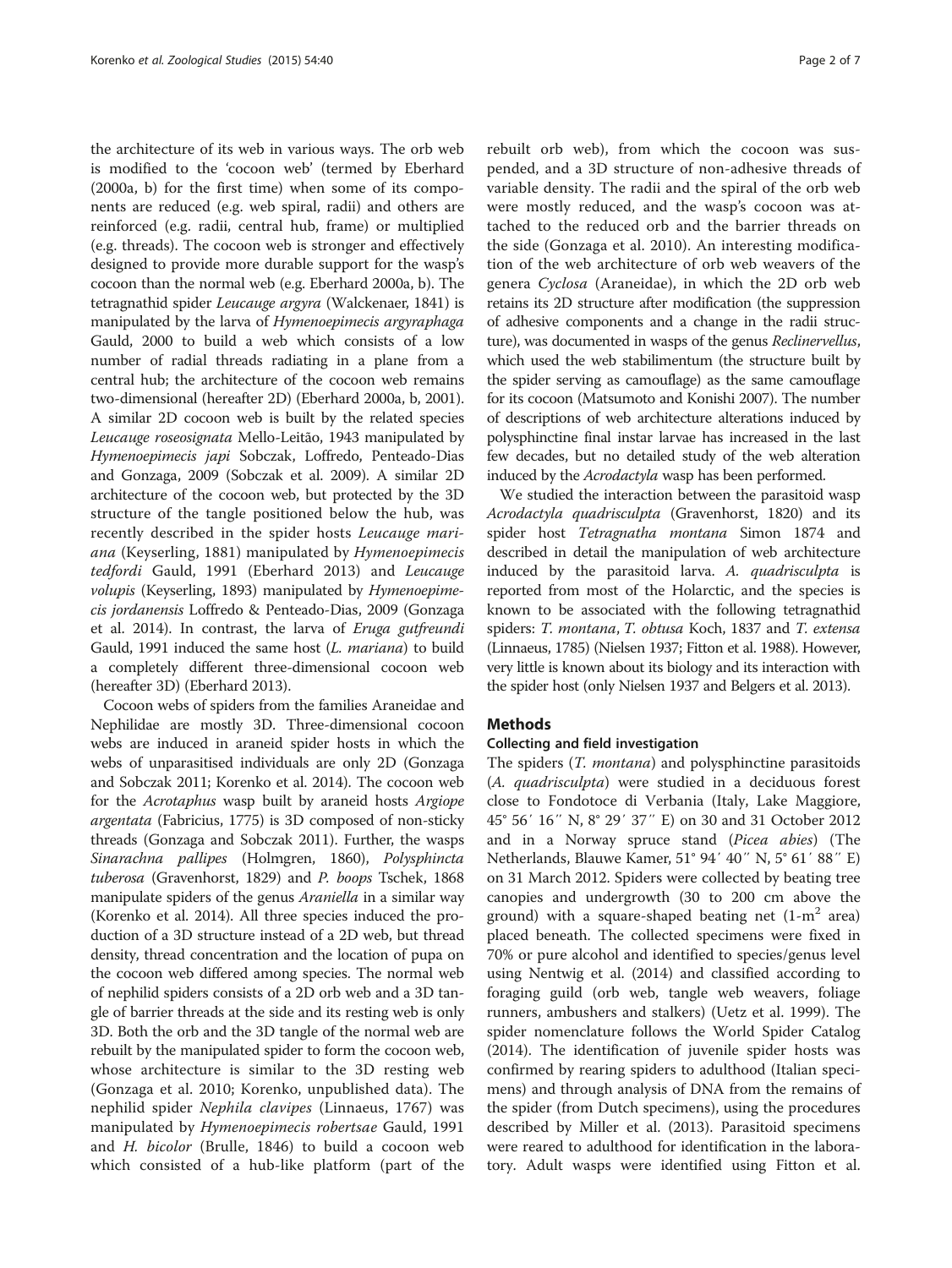([1988\)](#page-6-0). The nomenclature of the polysphinctines follows Fitton et al. [\(1988\)](#page-6-0) and Yu and Horstmann [\(1997](#page-6-0)). Voucher specimens were deposited in the personal collection of the first author and Kees Zwakhals (Netherland).

The composition of the potential host spectrum, the incidence of parasitism and the composition of the parasitoid community were recorded in the Italian locality. The incidence of parasitism was defined as the total number of cases of parasitised spiders divided by those collected by beating at the same site and time. The average parasitism incidence was the average of all three samples.

#### Behavioural study

Parasitised and unparasitised spiders of the genus Tetragnatha for laboratory study were collected by the same method as mentioned above. Specimens were taken alive to the laboratory for the investigation of their web building behaviour. Italian spider hosts were kept at room temperature  $(22^{\circ}C \pm 3^{\circ}C)$  under a light/day regime of 12:12 and fed with flies Drosophila melanogaster Meigen, 1830; Drosophila hydei Sturtevant, 1921; small crickets Acheta domestica (Linnaeus, 1758); and larvae of mealworm Tenebrio molitor Linnaeus, 1758. Parasitised spiders from the Netherlands  $(N = 3)$  were kept at room temperature  $(20^{\circ}C \pm 2^{\circ}C)$  under a light/day regime of 12:12 but were not fed in captivity.

The web architecture of both unparasitised spiders ( $N =$ 20) and parasitised spiders ( $N = 22$  from Italy,  $N = 3$  from the Netherlands) was analysed (web dimensionality, frequency of orb/resting web production, number of spirals and radii on orb web and its web orientation) and differences between them were identified. Spiders were placed singly into narrow plexiglass experimental arenas (frame  $220 \times 220$  mm, depth 20 mm) with paper tape on four sides of the frame so that the spiders could build webs, or square glass experimental arenas (base  $400 \times 400$  mm, height 550 mm) with a 3D construction (a cube-shaped frame with a side length of 30 cm) in the middle to provide support for webs. Spiders from the Netherlands were placed separately in small glass containers (450 ml, including a little moist moss) closed with a lid perforated with some small holes. Narrow experimental arenas where the web was built vertically were used for photo documentation, and large square arenas were used as control to recognize if there were any differences in spider behaviour between the two types of provided space (3D vs. 2D).

The web building behaviour of unparasitised spiders was recorded at 1- to 2-day intervals for 3 months. The web building behaviour of parasitised spiders was observed until the larva had consumed the spider and pupated. The web structures of both parasitised and unparasitised spiders were photographed using a Canon EOS 500 digital camera with Canon EFS 18- to 55-mm objective (Canon, Tokyo, Japan), 0.28 m/0.9 ft, and spider behaviour under

the influence of the parasitoid larva and the most important parts of the parasitoid life history were recorded using a Canon HFX 10 camcorder with a 6× Model CM-3500 35-mm microscopic lens (Canon, Tokyo, Japan).

#### Measurement and statistics

Measurements of thread diameters were performed using NIS Elements Documentation Software on a Zeiss Stemi SV 11 microscope (Carl Zeiss, Thornwood, NY, USA) with a Nikon DS-2Mv camera (Melville, NY, USA). The diameter of the main and the side threads of the cocoon web and the diameter of the normal web threads taken from other parts of experimental arenas (taken before the period when the manipulation of the spider behaviour appeared) were measured. Obtained data were +1 log transformed. The T-test was used to reveal differences in thread diameter among threads sampled from different parts of the normal and altered web. The Kolmogorov and Smirnov test (KS) was used to test whether the data were sampled from a Gaussian distribution. The Student-Newman-Keuls method (SNK) was used as a *post hoc* test. The DiGraphPad InStat software v. 3.06 was used.

#### Results

#### Host community and incidence of parasitism

The orb web weaver T. montana was the most abundant spider species at the investigated Italian site, representing 53.6% of all collected spider individuals (from  $N =$ 349). The average incidence of parasitism of T. montana was 19.1% (Table [1](#page-3-0)). All parasitised spiders were juveniles with an average body length of 4.62 mm ( $N = 50$ ,  $SD = 1.11$ ). All parasitoid wasps reared from T. *montana* were A. quadrisculpta  $(N = 9)$ .

#### Web architecture of unparasitized T. montana

Unparasitised spiders built an orb web (Figure [1](#page-3-0)a) which was typical of those of other species of *Tetragnatha*. The web was oriented horizontally  $(N = 2)$  in the cubical arena (when 3D space was provided) or vertically  $(N = 18)$ when only a narrow experimental arena was provided (only 2D space was provided). In the period of satiation (no capturing activity), spiders built the 'resting web', which consisted of several scattered single threads forming a sparse tangle structure in the corner of the arena (Figure [1](#page-3-0)b). A similar 'resting web' architecture (a few scattered threads) was also observed during spider moulting in captivity  $(N = 2)$ . The normal orb web (for capturing) was attached by anchor threads, consisting of one reinforced thread anchored at several anchoring points to the frame of the experimental arena (Figure [1](#page-3-0)c).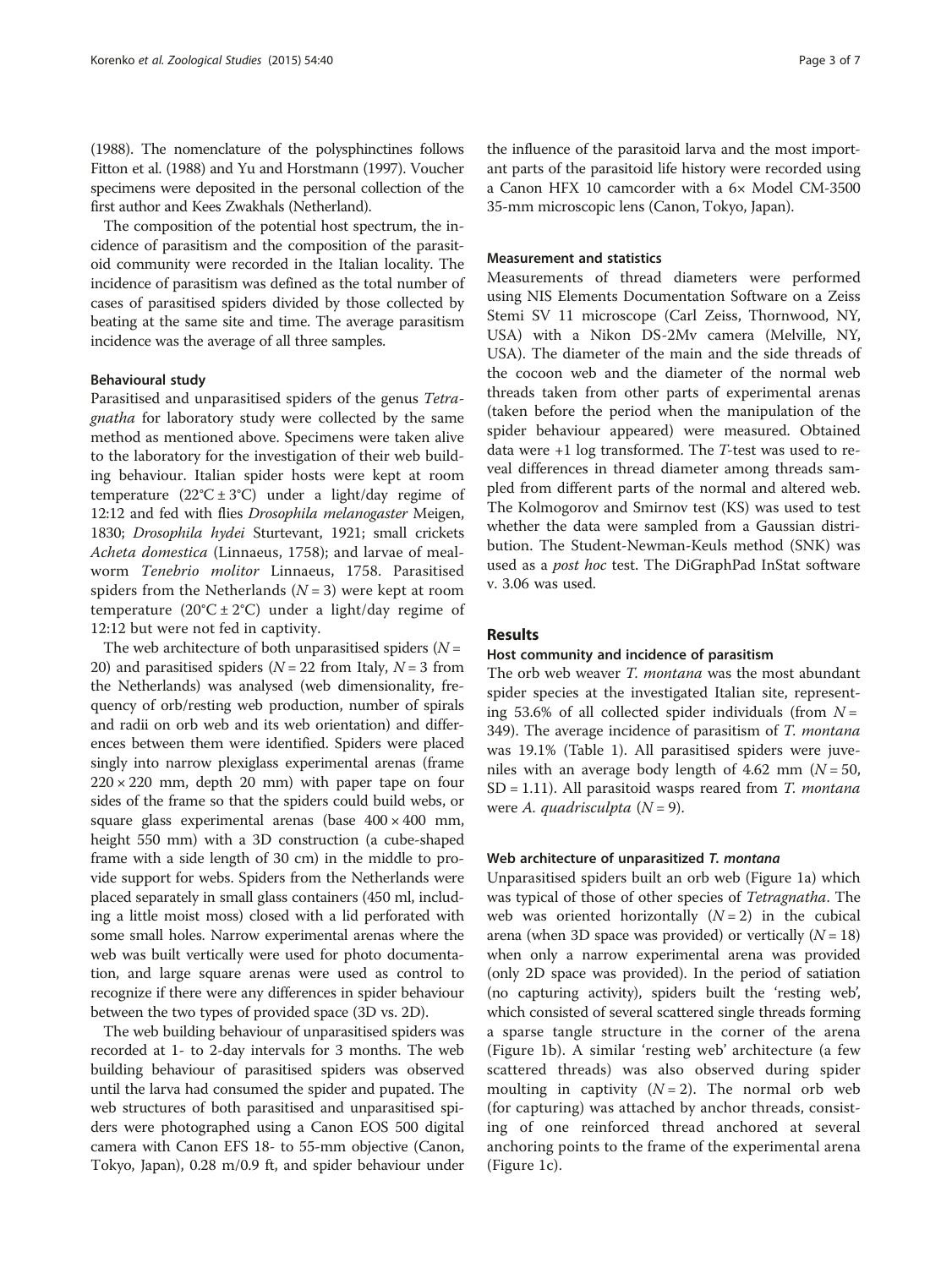| Family         | Foraging guild     | N   | Ab. (%)<br>53.6 | PR (%)<br>19.1 | Associated parasitoid<br>Acrodactyla quadrisculpta |  |
|----------------|--------------------|-----|-----------------|----------------|----------------------------------------------------|--|
| Tetragnathidae | Orb web weavers    | 187 |                 |                |                                                    |  |
| Araneidae      | Orb web weavers    | 6   | 1.7             |                | Zatypota picticollis                               |  |
| Theridiidae    | Tangle web weavers | 63  | 18.1            | 23.5           | Zatypota percontatoria                             |  |
| Anyphaenidae   | Foliage runners    | 41  | 11.7            | 0              | $\overline{\phantom{a}}$                           |  |
| Clubionidae    | Foliage runners    | 8   | 2.3             | 0              | $\sim$                                             |  |
| Thomisidae     | Ambushers          | 29  | 8.3             | $\Omega$       | $\sim$                                             |  |
| Philodromidae  | Ambushers          | 8   | 2.3             | $\Omega$       | $\overline{\phantom{a}}$                           |  |
| Salticidae     | <b>Stalkers</b>    |     | 2.0             | 0              | $\overline{\phantom{a}}$                           |  |
| Total          |                    | 349 | 100             | 12.5           |                                                    |  |

<span id="page-3-0"></span>Table 1 Relative spider host abundance (Ab.), average incidence of parasitism (PR) and reared wasp species

? - incidence of parasitism was not calculated because of the low number of collected spiders.

# Interaction with parasitoid larva

The wasp's final instar larva induced subsequent unique changes in the webbing behaviour of T. montana (Table [2](#page-4-0)). The spider under manipulation built a specific cocoon web  $(N = 12)$ . In all cases, the cocoon web contained one strong horizontally oriented thread - the 'main thread'; in 60% of cases, this thread was tensioned by a 'side thread' (Figure 1d). Both threads of the cocoon web were reinforced 50 to 60 times by a layer of silk (Additional file [1:](#page-5-0) Video 1, s 01). The building of the cocoon web started 8 to 9 h before the larva killed the spider host and began to suck it dry  $(N = 3)$ . When the modified web was finished, the spider took a position at approximately the middle of the main thread close to

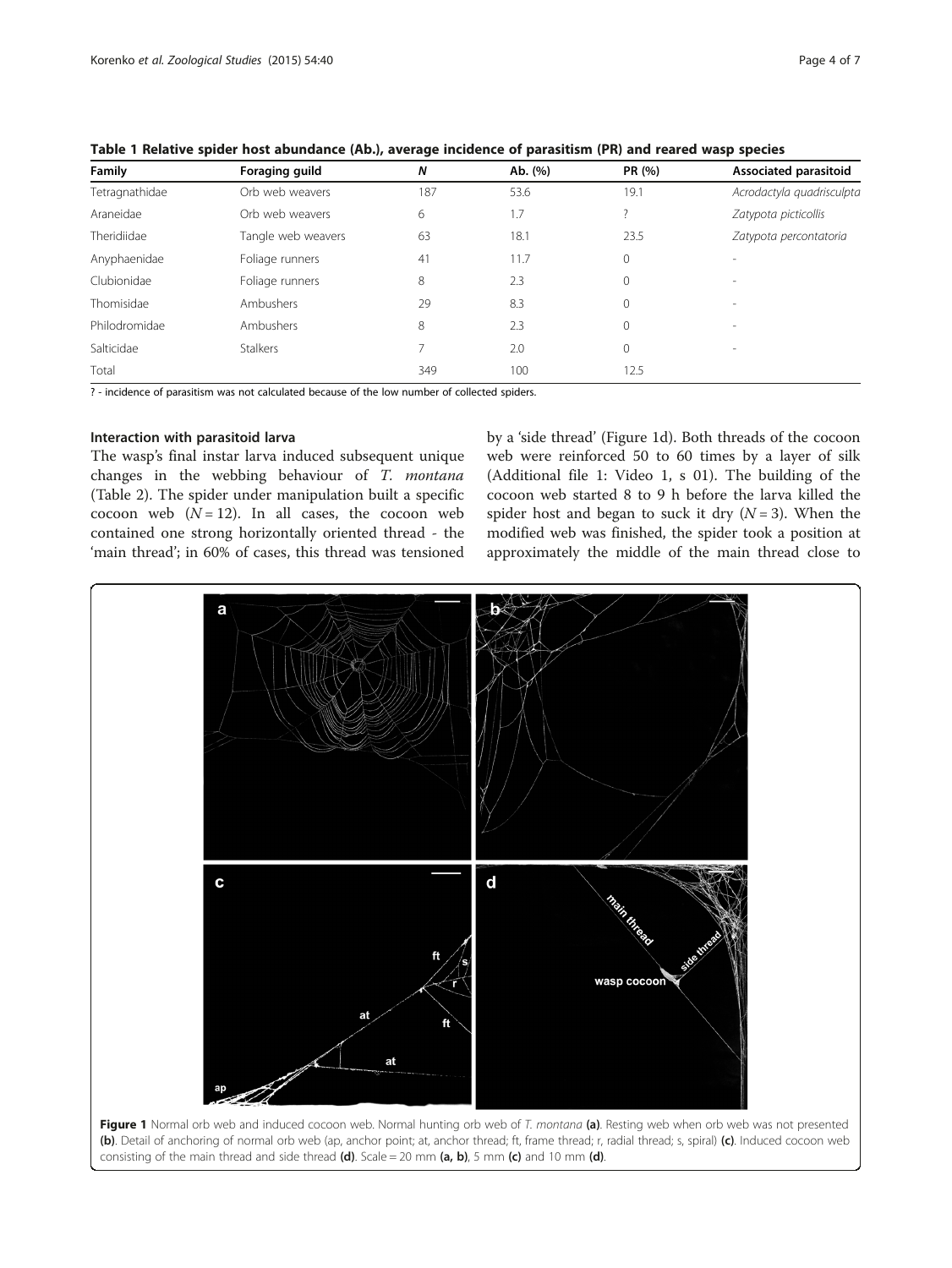| Day             |       | Time Observed behaviour                                                                                                                                                                                                                                | Video           |
|-----------------|-------|--------------------------------------------------------------------------------------------------------------------------------------------------------------------------------------------------------------------------------------------------------|-----------------|
|                 |       | 1st (30 December 2012) 21:00 Changes in spider behaviour; the spider was very active, webbing in several places of the experimental arena.                                                                                                             |                 |
| 2 <sub>nd</sub> | 3:00  | One thread was chosen by the spider. The thread was reinforced 58 times during the next 2 h. The spider<br>rested, suspended on the thread or at the place where the thread was attached to the arena frame during<br>the spinning of each silk layer. | $\varsigma$ 01  |
|                 | 5:15  | The spider took a position in the middle of the main thread of the cocoon web and died. The larva<br>attached itself to the main thread by its dorsal tubercles. The larva began to consume the spider.                                                | S <sub>02</sub> |
|                 | 10:40 | The spider was completely consumed. The spider carcass was dropped onto the ground. The larva rested,<br>suspended on the main thread of the cocoon web.                                                                                               | S <sub>03</sub> |
|                 | 12:00 | The larva started to build a cocoon for pupation.                                                                                                                                                                                                      | $S$ 04          |
|                 | 20:00 | The outer layer of the cocoon was finished, and the larva closed itself inside the cocoon. The larva spans the s 05<br>inner layers of the cocoon wall.                                                                                                |                 |
| 3rd             | 20:00 | The larva finished the cocoon. After which, the larva exhibited low activity.                                                                                                                                                                          | $S$ 06          |
| 4th             | 8:00  | The cocoon was completely finished, and the larva displayed no further activity.                                                                                                                                                                       | s 06            |
| 15th            | 6:00  | The adult wasp emerged from the cocoon.                                                                                                                                                                                                                | s 07            |

<span id="page-4-0"></span>Table 2 Behaviour table of host-parasitoid interactions in laboratory

the connection with the side thread if it was present and grasped the main thread with all its legs until it died (Additional file [1](#page-5-0): Video 1, s 02). The larva, still attached to the opisthosoma of the already dead spider, hung itself on the main thread using its dorsal tubercles, preventing itself from falling to the ground (Additional file [1:](#page-5-0) Video 1, s 03). Seven pairs of dorsal tubercles appeared after the spider manipulation began. Tubercles were retracted repeatedly. When the spider was completely sucked dry and the spider remains were eventually discarded, the parasitoid larva (having almost doubled its size) took a position on the 'main thread' connected to it by its dorsal tubercles. Over the next 30 h, the larva spans its cocoon and later pupated inside (Additional file [1](#page-5-0): Video 1, s 04–06). The cocoons enclosing pupae were fusiform, square in cross-section, and from white to yellowish brown (depending on the level of humidity in the experimental arena). The cocoon's long axis was along the axis of the main thread of the cocoon web. The cocoon walls were densely woven with a tight and smooth outer surface.

Adult wasps emerged after 10.2 days  $(SD = 0.75, N = 6)$ in Italy and 13.7 days (SD =  $0.57$ ,  $N = 3$ ) in the Netherlands (Additional file [1](#page-5-0): Video 1, s 07). The sex ratio of the reared wasps was 1:2 (female:male) in both Italy and the Netherlands.

#### Reinforcement of threads

The diameter of the main threads of the cocoon web was on average 21  $\mu$ m (SD = 9.735, N = 8). It did not differ significantly to the diameter of the side threads of the cocoon web, which had an average diameter of 24  $\mu$ m (SD = 8.734,  $N = 8$ ;  $t_{14} = 0.488$ ,  $p = 0.63$ ). The diameter of normal web threads, taken from other parts of experimental arenas, averaged  $<$ 5  $\mu$ m (SD = 0.417, N = 8) and was significantly thinner than both the main threads and side threads of the cocoon web  $(t_{14} = 4.888, p = 0.0002)$  and  $t_{14} = 6.150$ ,  $p < 0.0001$ ) (Figure 2). All data groups passed the KS normality test. Variation between the group of control threads and groups of cocoon web threads was significantly greater than that expected by chance (SNK,  $p < 0.05$ ). Variation between the group of main threads and the group of side threads was not significant (SNK,  $p < 0.05$ ). The reinforcement of the main and side threads of the cocoon web was achieved by repeatedly adding silk lines on the already existing thread (Additional file [1](#page-5-0): Video 1, s 01). The architecture of the anchoring of the cocoon webs (Additional file [1](#page-5-0): Video 1, s 01) was similar to the anchoring of the frame threads in normal orb webs (for capturing) (Figure [1](#page-3-0)c). Both consisted of one

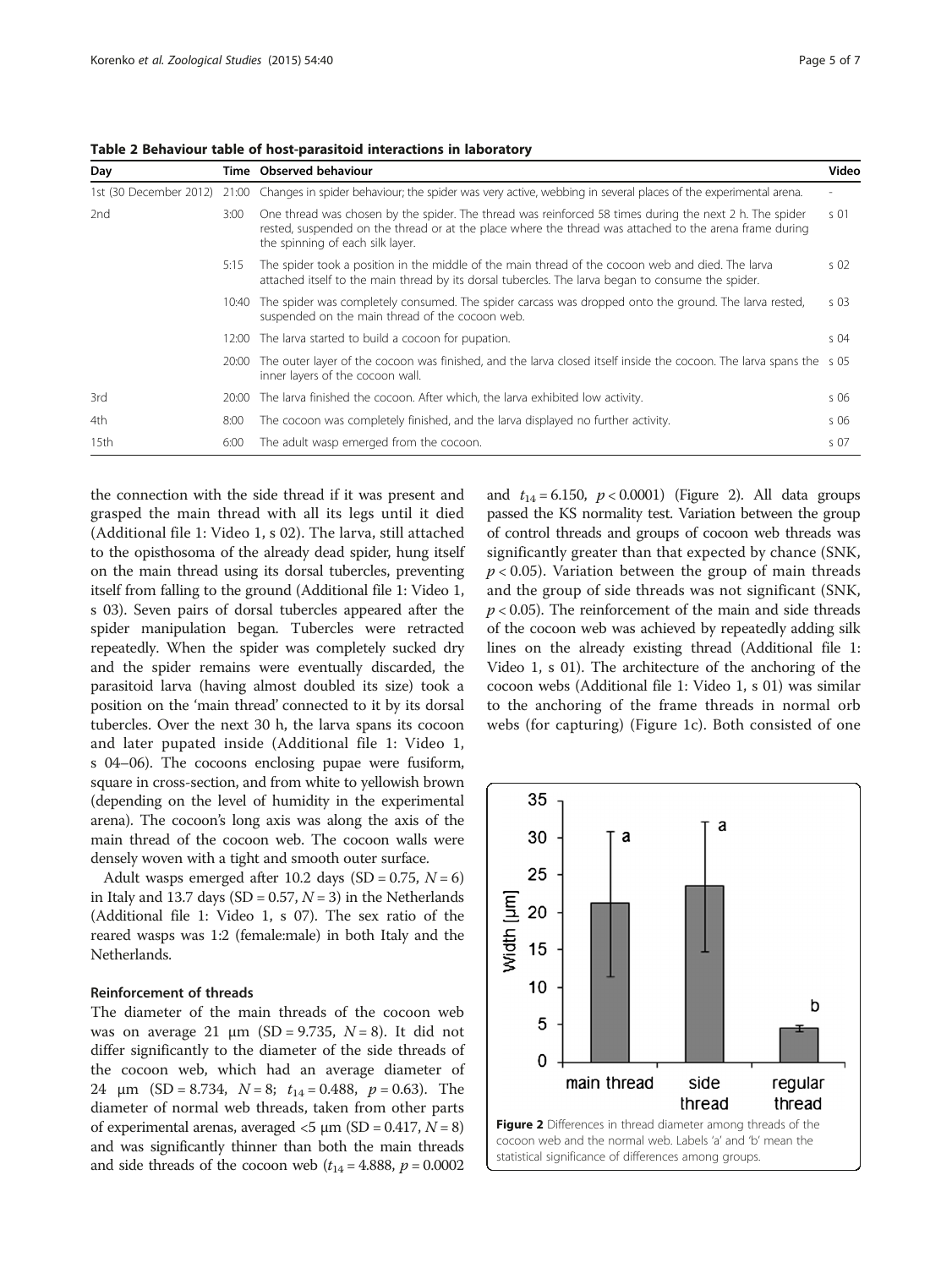<span id="page-5-0"></span>reinforced thread anchored at several anchoring points to the frame of the experimental arena.

#### **Discussion**

We found that the wasp A. quadrisculpta was the most abundant spider parasitoid in the samples from the studied locality and was exclusively associated with the abundant web building spider T. montana, which represented more than 50% of the spiders in the samples. A. quadrisculpta is thought to be exclusively associated with spider hosts of the genus Tetragnatha (e.g. Nielsen [1937;](#page-6-0) Fitton et al. [1987, 1988;](#page-6-0) this study). Although araneid spiders of the genus Araniella were assumed to be hosts of A. quadrisculpta by Nielsen ([1937\)](#page-6-0), clear evidence linking it to this host is missing. Korenko et al. [\(2014](#page-6-0)) reported that all parasitoids reared on spiders of the genus Araniella collected during 4 years of study in Italy belonged to the genera Sinarachna and Polysphincta. On the basis of this fact, we suspect that A. quadrisculpta is capable of successfully attacking only spiders of the genus Tetragnatha, which includes several species with similar morphological, ecological and behavioural patterns. Polysphinctine wasps in Europe seem to be associated with species occurring abundantly (at least locally) (e.g. Korenko et al. [2011](#page-6-0), [2014;](#page-6-0) Korenko et al., unpublished data). This was also observed in the studied wasp A. quadrisculpta. The association with abundant species seems to be effective and could be a consequence of a narrow host spectrum and the high specificity of the evolved adaptations to capture the particular spider host. We assume that the association with rare species, or species with low abundance in the community of potential hosts, could be leading to the extinction of the parasitoid population, because females, which do not find a sufficient number of suitable spider hosts, are not able to establish the next generation.

The final instar larva of A. quadrisculpta induced unique changes in spider web architecture that consisted of only one strong main thread, often but not always tensioned by one additional lateral thread supporting the wasp's cocoon. Similar cocoon webs, which consisted of only a few (sometimes only two) threads, were also observed in other tetragnathid spiders: *L. argyra* manipulated by H. argyraphaga (Eberhard [2000a\)](#page-6-0) and L. roseosignata Mello-Leitão, 1943 manipulated by H. japi Sobczak et al., [2009](#page-6-0) (Sobczak et al. [2009\)](#page-6-0). Eberhard [\(2000a\)](#page-6-0) described that the construction of the cocoon web induced by H. argyraphaga was nearly identical to the early steps in one subroutine of normal orb construction of L. argyra, and the other normal orb construction behaviour patterns were mostly repressed (Eberhard [2001](#page-6-0)). The cocoon web induced had, in most cases, no true hub (with hub loops) but rather non-spiral lines at the convergence of the radius lines, no frame lines and usually no tangle; however, in extremely reduced cases, the cocoon web consisted of only

a single strong line with the cocoon suspended from the central portion (Eberhard [2000a](#page-6-0), [b](#page-6-0), [2001](#page-6-0); Eberhard, personal communication). These, the simplest observed cocoon webs induced by H. argyraphaga, had a general appearance similar to the cocoon web of A. quadrisculpta (one strong thread), but differed in several respects. The cocoon of A. quadrisculpta was horizontal, placed longitudinally along the horizontally oriented main thread. The main thread was present in all cocoon webs. In contrast, the cocoon of H. argyraphaga was suspended vertically on a line that was attached at the central point where the radial lines converged. The final architecture of the cocoon web induced by H. argyraphaga was more varied (Eberhard [2000a, b, 2001](#page-6-0)). In our study, the main thread of the cocoon web appeared to be morphologically and functionally similar to the frame thread of the normal orb web; both were strong structures that supported other parts of the web, such as the sticky spiral of the capture web (Additional file 1: Video 1, s 01) (Figure [1](#page-3-0)c).

The pupal cocoon of A. *quadrisculpta* is square in cross-section similar to those of some other polysphinc-tine wasps of the genera Acrodactyla (Fitton et al. [1987](#page-6-0)) and Eruga (Eberhard [2013\)](#page-6-0). The morphology and position of the pupal cocoon are often species/genus/taxonomical group specific (e.g. Fitton et al. [1988;](#page-6-0) Matsumoto and Takasuka [2010;](#page-6-0) Korenko et al. [2014\)](#page-6-0). This can be useful in the identification of wasp species, at least to genus level (Korenko et al. [2014;](#page-6-0) Korenko, unpublished data). In contrast, the coloration of cocoons varies. In our study, pupa cocoons of A. quadrisculpta placed in a dry environment were snow white (Additional file 1: Video 1, s 06), but cocoons in an environment with high humidity became orange-brown in colour (Additional file 1: Video 1, s 07).

#### **Conclusions**

The studied wasp A. quadrisculpta was associated only with the spider T. montana. This wasp species seems to be exclusively associated with orb web weaving spiders of the genus Tetragnatha from the family Tetragnathidae. The unique behavioural manipulation induced by the larvae of A. quadrisculpta was described for the first time. The architecture of the cocoon web induced by a particular wasp is species specific.

### Additional file

[Additional file 1: Video 1.](http://www.zoologicalstudies.com/content/supplementary/s40555-015-0119-6-s1.mp4) Behavioural alteration of T. montana induced by A. quadrisculpta (the period from the first appearance of behavioural changes to the adulthood of the wasp). For a description of the behaviour, see Table [2.](#page-4-0)

#### Competing interests

The authors declare that they have no competing interests.